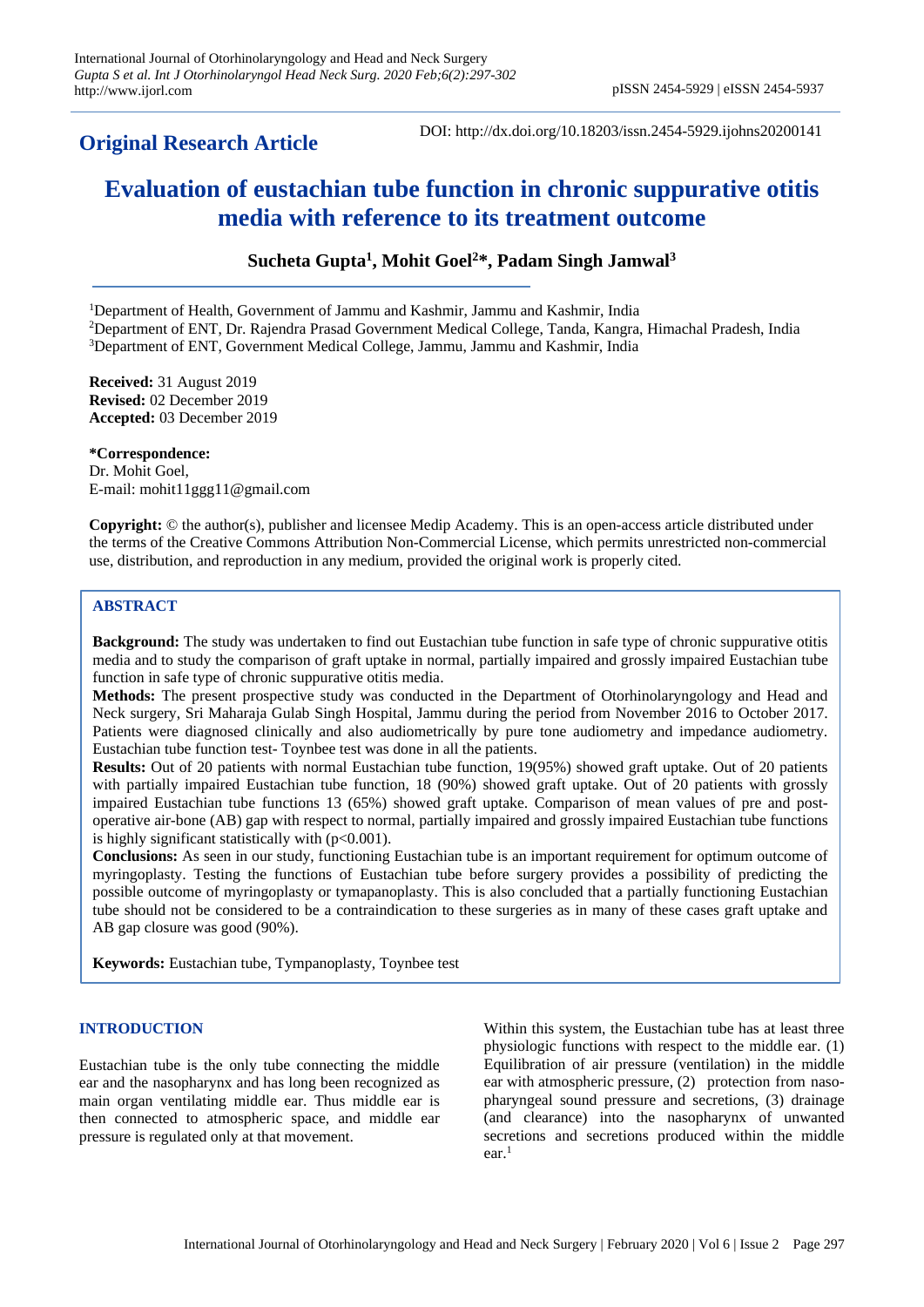The drainage function is enhanced by the pump-like action of the tube during active opening and closing. 2

There appear to be two types of Eustachian tube dysfunction which could result in otitis media: obstruction and abnormal patency.

Functional obstruction can be the result of denervation or direct interference with the action of tensor veli palatine muscle, such as can occur with neurologic disease, trauma, surgery or tumour. 3,4 Mechanical obstruction of the Eustachian tube may be intrinsic or extrinsic, or both.

Tubal malfunction is the most important factor in the development and persistence of otitis media. Measurement of the Eustachian tube function (ETF) is therefore an important part of the medical and surgical evaluation of the middle ear disease. 5

# *Causes of Eustachian tube obstruction*

Upper respiratory infection; allergy; sinusitis; nasal polyps; deviated nasal septum; hypertrophic adenoids; nasopharyngeal tumour or mass, cleft palate; submucous cleft palate; down syndrome and functional obstruction.

ETF tests were valsalva, politzer, catheterization, Toynbees test, tympanometry (also called inflation deflation test), radiological test with radio opaque dye, saccharine or methylene blue test, sonotubometry.

Properly functioning Eustachian tube is an integral part of a normally functioning middle ear and the existence of a good tubotympanic mucociliary drainage constitutes a favourable prognostic factor in the outcome of reconstructive surgery of middle ear.

Objectives of this study are to find out ETF in safe type of chronic suppurative otitis media, to compare graft uptake rate in normal, partially impaired and grossly impaired ETF in safe type of chronic suppurative otitis media and to compare the hearing improvement in ears with taken up drum in normal, partially impaired and grossly impaired ETF.

# **METHODS**

The present prospective study was conducted in the Department of Otorhinolaryngology and Head and Neck surgery, Sri Maharaja Gulab Singh Hospital, Jammu during the period from November 2016 to October 2017. The study was conducted after taking approval of institutional Ethics committee. The patients attending ENT outpatient department were enrolled in the study. Patients were diagnosed clinically and also audiometrically by pure tone audiometry (PTA) and impedance audiometry. The ETF was determined by Toynbee test on tympanogram.

#### *Inclusion criteria*

All patients in the age group of 15-60 years, patients having a central type of perforation, dry ear preferably for a period of 3 months, patients without any evidence of upper respiratory tract infection, patients not having any evidence of intracranial complications, patients capable of performing various ETF tests, children, patients having good cochlear reserve were included in this study. General and systemic examinations shall be within normal limits.

# *Exclusion criteria*

Age of greater than 15 and less than 60 years, cases with attic perforation or retraction, cases with infected middle or external ear; cases with bleeding diathesis, cases with diabetes mellitus, pregnancy, cases with poor air-bone gap on PTA were excluded.

# *Procedure*

A detailed history of patients was taken with thorough clinical examination including otoscopy and tuning fork tests. PTA and impedance audiometry were done routinely in all patients. Other supportive investigations like complete hemogram, blood for sugar, urea and creatinine and radiology of paranasal sinuses was performed in all patients to exclude any abnormality and thereby preparing them for surgery. Detailed information of each patient was recorded in a performa. ETF test-Toynbee test was done in all the patients. An equal number of patients with normal, partially impaired and grossly impaired ETF were considered for surgery. Preoperative counselling was done in all patients to explain advantages and disadvantages of surgery. Post operatively the patients were followed weekly for 1 month and then monthly at 2 months and 3 months and hearing evaluation was done using pure tone audiometry and impedance audiometry.

The purpose of undertaking the ETF tests is to assess its physiological profile. It is the physiologically functioning and not anatomical patency of Eustachian tube that is required for maintaining the normal function of middle ear.

#### *Toynbees test*

It is done in patients of perforated drum. The impedance audiometer was programmed to artificially increase or decrease the air pressure at the middle ear and then record the change of air pressure in middle ear each time the patient swallows. The test was carried out for a fixed duration of time e.g. 40 secs (minimum) or 160 secs (maximum). In Toynbees test, the air pressure at the middle ear end of Eustachian tube was first changed either to -250 or +250 mm of water pressure and the patient was then asked to swallow repeatedly to ascertain whether the positive or negative pressure is being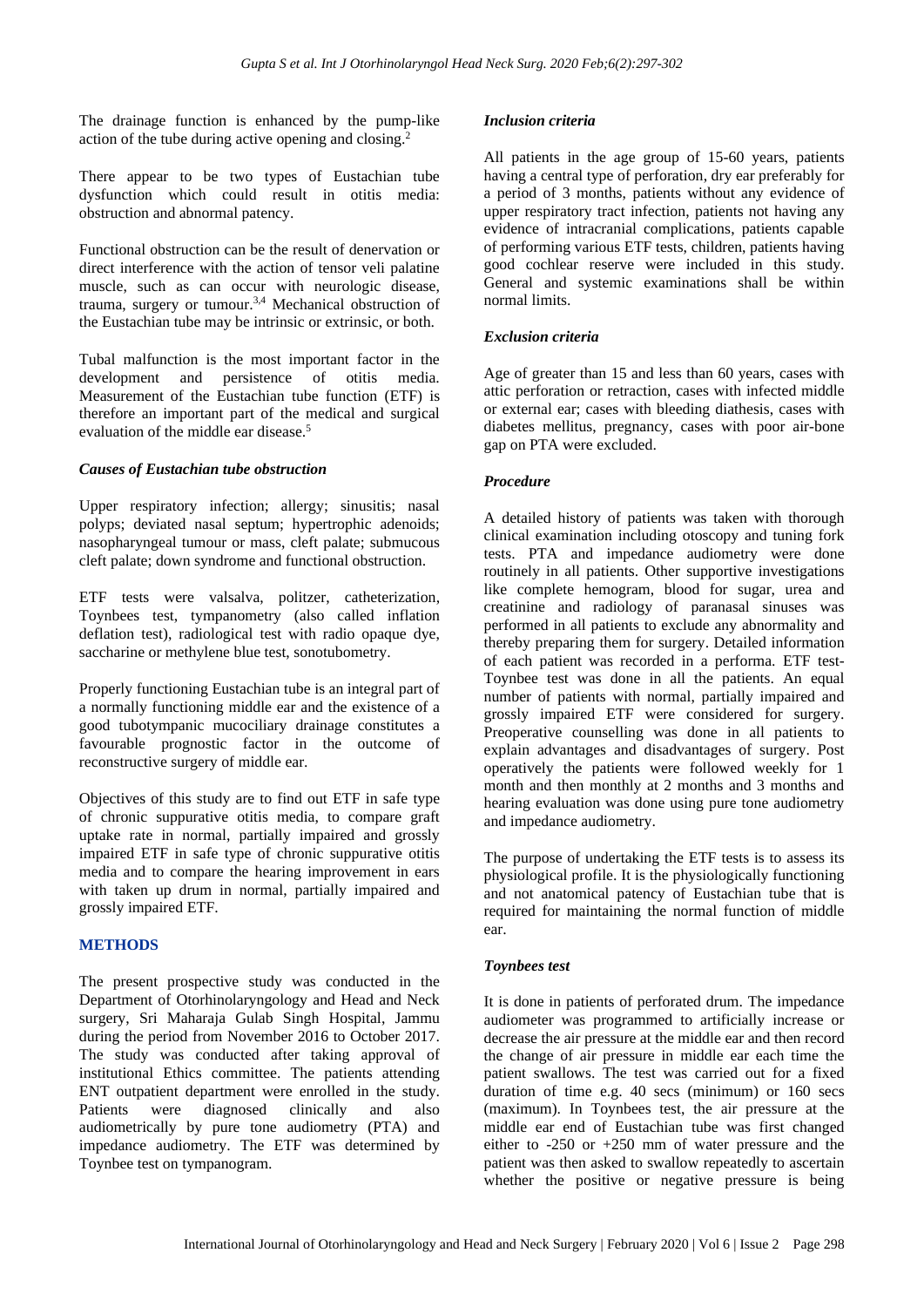partially neutralised with each swallow. The air pressure of middle ear was monitored and recorded graphically by impedance audiometer. Any change of pressure during swallowing was recorded as a step ladder type of graph. Normally the positive or negative middle ear pressure should be partially neutralised with each swallow and in 3 or 4 swallows the pressure should totally neutralise, i.e. it should reach 0 mm of water pressure. If some residual pressure persists even after 5 swallows, the tubal function was considered to be partially impaired. If positive or negative pressure built up by impedance audiometer cannot be neutralised at all by repeated swallowing, then the ETF was considered to be grossly impaired.

All the patients of safe type of Chronic suppurative otitis media with normal, partially impaired and grossly impaired ETF tests were considered for surgical procedure: myringoplasty or tympanoplasty was done under local or general anaesthesia by postaural or endaural or transcanal approach. Grafts used were temporalis fascia, tragal perichondrium, conchal perichondrium, temporalis fascia with partial thickness conchal cartilage.

Post operatively patients were started on suitable antibiotics for 1 week along with analgesics, antihistaminics, and multivitamins.

Mastoid dressing was changed on  $2<sup>nd</sup>$  postoperative day and dressing applied. The sutures were removed on  $8<sup>th</sup>$ post-operative day.

The patients were reviewed weekly after discharge for first three weeks and then reviewed monthly after 1 month, 2 months and 3 months. Patients were evaluated postoperatively using otoscopy.

Post operatively hearing evaluation was done in all operated patients using pure tone audiometry at 1 month, 2 months, and 3 months and compared with the preoperative evaluation. On the basis of ear findings following myringoplasty/tympanoplasty, patients were divided into two groups. (1) Successful outcome, defined as healed graft with good middle ear function, (2) graft failure or perforation secondary to otitis media during follow up period were considered as failures.

#### *Statistical analysis*

The information collected was compiled, tabulated and analysed. Descriptive statistics were used for the demographic profile of subjects and summarized as mean +standard deviation (SD). Paired sample T test was performed for continuous data to find out the significance of difference of means of various measures. A p value of less than  $0.05$  ( $p<0.05$ ) was considered statistically significant. The results were tabulated and data was analysed using Statistical Package for Social Sciences (SPSS) computer software program version 20.

# **RESULTS**

A total of 100 patients were enrolled in the present study. The patients were in the age group of 17-49 years with mean age of 26.66±6.39 years. Maximum patients were in the age group of 17-35 years (91%). Age wise distribution of cases is given in Table 1.

#### **Table 1: Age distribution of patients.**

| Age group<br>(in years) | <b>No. of patients</b> | Percentage $(\% )$ |
|-------------------------|------------------------|--------------------|
| $15 - 25$               | 48                     | 48                 |
| 26-35                   | 43                     | 43                 |
| $36 - 45$               |                        |                    |
| >45                     |                        |                    |
| <b>Total</b>            | 100                    | 100                |

#### **Table 2: Sex distribution of patients.**

| <b>Sex</b>    | No. of patients | <b>Percentage</b> $(\% )$ |
|---------------|-----------------|---------------------------|
| <b>Female</b> | 45              |                           |
| Male          | 55              | 55                        |
| <b>Total</b>  | 100             | 100                       |

Female patients were less in number as compared to male. 55% were males and 45% were females and M:F ratio was 1.2:1. Sex distribution of patients is given in Table 2.

There was history of hearing loss in 76 patients. History of discharge in 24 patients and no history of tinnitus in any patient. Presenting symptoms in patients shown in Table 3.

# **Table 3: Distributions of patients according to presenting symptoms.**

| <b>Symptoms</b>     | <b>No. of patients</b> | Percentage (%) |
|---------------------|------------------------|----------------|
| <b>Hearing loss</b> | 76                     | 76             |
| <b>Discharge</b>    | 24                     | 24             |
| <b>Tinnitus</b>     |                        |                |
| Total               | 100                    | ו זו           |

# **Table 4: Distribution of patients according to age of onset of disease.**

| Age of onset<br>(in years) | <b>No. of patients</b> | Percentage $(\% )$ |
|----------------------------|------------------------|--------------------|
| 15-20                      | 34                     | 34                 |
| 21-25                      | 30                     | 30                 |
| 26-30                      | 19                     | 19                 |
| 31-35                      | 11                     | 11                 |
| 36-40                      | 5                      | 5                  |
| 41-45                      | $\mathcal{O}$          |                    |
| >45                        |                        |                    |
| <b>Total</b>               | 100                    | 100                |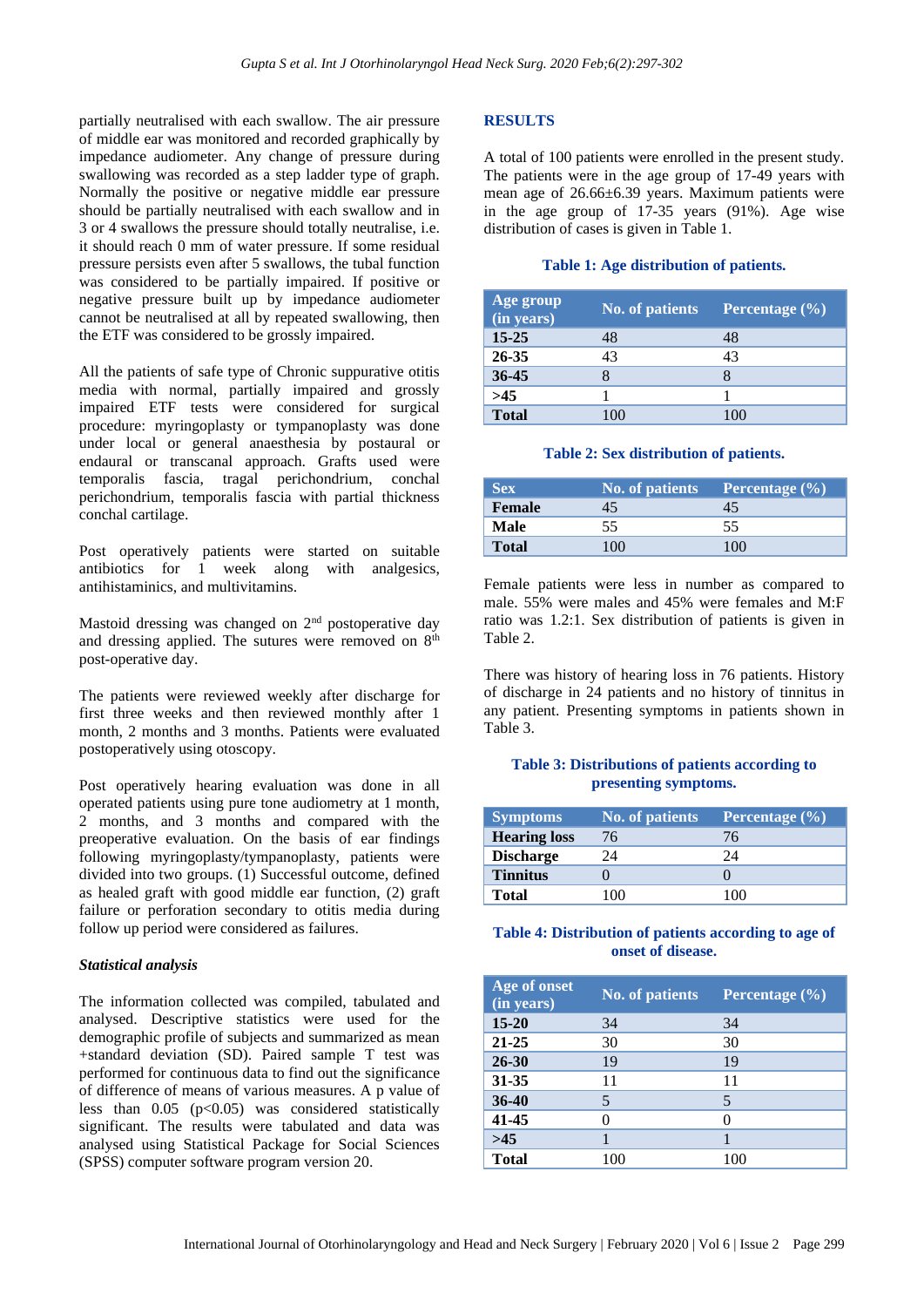Maximum patients have age of onset of disease between 15-35 years with mean age of onset  $24.01 \pm 6.29$  years. Distribution of patients according to age of onset of disease is given in Table 4.

# **Table 5: Distribution of patients according to preoperative AB gap.**

| <b>Preoperative of</b><br>AB gap (in dB) | No. of<br>patients | Percentage $(\% )$ |
|------------------------------------------|--------------------|--------------------|
| $11 - 15$                                |                    |                    |
| $16 - 20$                                | 38                 | 38                 |
| $21 - 25$                                | 47                 | 47                 |
| 26-30                                    | 11                 | 11                 |
| <b>Total</b>                             | 100                | 100                |

Out of 100 patients 85 (85%) had pre-operative AB gap in the range of 16-25 db. With mean air-bone (AB) gap of 20.87±4.08. Preoperative AB gap of patients is shown in Table 5.

#### **Table 6: Distribution of patients according to Eustachian tube functions.**

| <b>ETF</b>                | No. of<br>patients | Percentage $(\% )$ |
|---------------------------|--------------------|--------------------|
| <b>Normal</b>             | 34                 | 34                 |
| <b>Partially impaired</b> | 34                 | 34                 |
| <b>Grossly impaired</b>   | 32                 | 32                 |
| <b>Total</b>              | ו זו               |                    |

Out of 100 patients 34 patients have normal, 34 patients have partially impaired and 32 patients have grossly impaired ETFs. Distribution of patients according to ETFs is shown in Table 6.

Out of 100 patients, surgery was conducted only in 60 patients, as shown in Table 7. Equal number of patients with normal, partially impaired and grossly impaired ETFs were taken. Number of 20 from each group (33.33%).

# **Table 7: Distribution of patients according to ETF in which we conducted surgery.**

| <b>ETF</b>                | No. of<br>patients | Percentage $(\% )$ |
|---------------------------|--------------------|--------------------|
| <b>Normal</b>             | 20                 | 33.33              |
| <b>Partially impaired</b> | 20                 | 33.33              |
| <b>Grossly impaired</b>   | 20                 | 33.33              |
| <b>Total</b>              |                    | 100                |

All the patients were operated under local anaesthesia. The approach used in maximum patients i.e. 55 (91.66%) was post aural while transcanal in 4 (6.66%) patients and end aural in 1 patient (1.66%).

Graft used was temporalis fascia graft in 54 (90%) patients, tragal perichondrium in 5 (8.33%) patients, and conchal perichondrium in 1 (1.66%) patient.

Out of 20 patients with normal ETF, 19 (95%) showed graft uptake. Out of 20 patients with partially impaired ETF, 18 (90%) showed graft uptake. Out of 20 patients with grossly impaired ETFs 13 (65%) showed graft uptake. Table 8 shows the comparison of graft uptake in normal, partially impaired and grossly impaired ETFs. Comparison is significant with (p=0.024).

Out of 20 patients with normal ETF, 19 (95%) showed success in respect to hearing with failure of only 1 case. Out of 20 patients with partially impaired ETF 18 (90%) patients showed success in respect to hearing with failure of 2 cases and out of 20 patients with grossly impaired ETF, 13 (65%) patients showed success with failure of 7 cases. Table 9 is showing the hearing results in operated patients with respect to ETF which is significant  $(p=0.024)$ .

**Table 8: Comparison of graft uptake in normal, partially impaired and grossly impaired ETF in operated patients.**

| <b>ETF</b>                | <b>No. of patients</b> | <b>Graft uptake</b> | Percentage $(\%)$ | <b>P</b> value | <b>Inference</b> |
|---------------------------|------------------------|---------------------|-------------------|----------------|------------------|
| <b>Normal</b>             | 20                     | 19                  |                   |                |                  |
| <b>Partially impaired</b> | 20                     |                     | 90                |                |                  |
| <b>Grossly impaired</b>   | 20                     |                     |                   | 0.024          | Significant      |
| <b>Total</b>              | 60                     | 50                  | 100               |                |                  |

Chi Square=7.44, p=0.024.

#### **Table 9: Hearing results in operated patients with respect to ETF.**

| <b>ETF</b>                | <b>No. of patients</b> | <b>Post-operative hearing results</b> |                | P value | <b>Inference</b> |
|---------------------------|------------------------|---------------------------------------|----------------|---------|------------------|
|                           |                        | <b>Success</b>                        | <b>Failure</b> |         |                  |
| <b>Normal</b>             | 20                     | 19                                    |                | 0.024   | Significant      |
| <b>Partially impaired</b> | 20                     | 18                                    | ∠              |         |                  |
| <b>Grossly impaired</b>   | 20                     | 13                                    |                |         |                  |
| <b>Total</b>              | 60                     | 50                                    |                |         |                  |

Chi Square=7.44, p=0.024.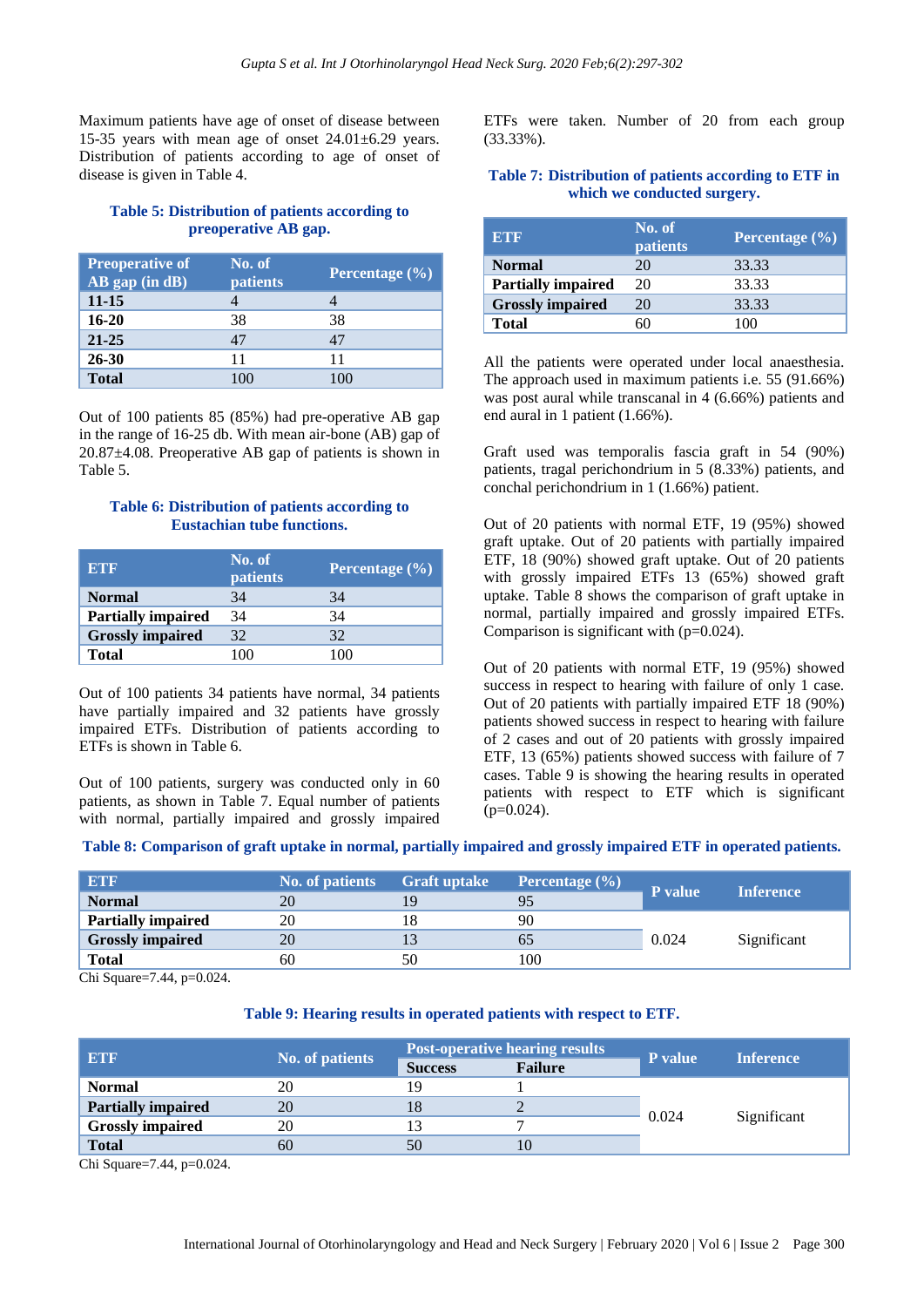| <b>ETF</b>                | No. of<br><b>patients</b> | Pre-op AB gap<br>$Mean \pm SD$ | Post-op AB gap<br>$Mean \pm SD$ | <b>T</b> test | <b>P</b> value | <b>Inference</b> |
|---------------------------|---------------------------|--------------------------------|---------------------------------|---------------|----------------|------------------|
| <b>Normal</b>             | 20                        | $19.5 + 3.05$                  | $6.4 + 4.12$                    | 16.28         | ${<}0.001*$    |                  |
| <b>Partially impaired</b> | 20                        | $21.7 \pm 3.88$                | $7.7 \pm 5.31$                  | 11.35         | $\leq 0.001$ * | <b>HS</b>        |
| <b>Grossly impaired</b>   | 20                        | $20.8 \pm 6.31$                | $10.3 \pm 8.68$                 | 5.76          | $< 0.001$ *    |                  |

**Table 10: Comparison of mean values of pre and post-operative AB Gap in different grades of ETF using paired t test.**

\*P value is significant.

Comparison of mean values of pre and post-operative AB gap with respect to normal, partially impaired and grossly impaired ETFs. Comparison is highly significant statistically with (p<0.001) as shown in Table 10.

#### **DISCUSSION**

Eustachian tube dysfunction is widely recognised as the triggering factor of middle ear disease. ETF tests are not routinely done. ETF's role in successful outcome of surgeries for chronic otitis media has become a topic of interest in recent years.

Recent studies show that the success rates of tympanoplasty were found to be lesser when surgery was done in ears having poor tubal function compared to ears with normal ETF. These studies have made surgeons realise the importance of Eustachian tube and testing the functioning of Eustachian tube.

#### *Age and sex distribution*

In our study the average age at the time of surgery was 26.66±6.39 years the range was 17-49 years which strongly correlates with research by Antony et al.<sup>6</sup> The majority of patients in their study were young adults between the age group 0f 20-29 years. The mean age group was  $27.18 \pm 11.65$  years. In our study of the 100 patients, 45% were females and 55% were males. However, in study conducted by Prasad et al of the 86 patients, 45 were males and 41 were females with no significant difference in sex ratio which is comparable with our study.<sup>7</sup>

# *ETFs*

We categorised ETF as normal, partially impaired and grossly impaired. Priya et al and Saravanan et al have also categorised the ETFs of their patients in a similar manner. 8,9

# *Relationship of graft uptake with respect to ETF tests*

In the present study 20 patients each of normal, partially impaired and grossly impaired ETFs were subjected to myringoplasty. In patients with normal ETF, graft uptake was seen in 95% with failure of graft uptake in only 1 (5%) patient. In partially impaired ETF, graft uptake was seen in 90% patients with failure of graft uptake in only 2 (10%) patients while in grossly impaired ETF, graft uptake was seen only in 65% patients with failure of 7 (35%) cases. This comparison was statistically significant with p value (0.024) depicting that ETF is important in predicting the outcome of myringoplasty or tympanoplasty, our results correlates with study conducted by Priya et al who found correlation between ETF and graft uptake was statistically significant with  $p<0.01$  (i.e. 0.0005). 100% success rate was seen in normal ETF, 98% in partially impaired ETF, and 76% in grossly impaired ETF. <sup>8</sup> Our results also correlates with Cohn et al. who assessed ETF by using impedence audiometry (Toynbees test). In their study those with normal ETF, showed a graft uptake of 95%, 75% in partially impaired ETF and 69% graft uptake in totally impaired ETF. <sup>10</sup> Although our study don't match with a study conducted by Tadke et al who showed graft uptake of (94.87%) in normal ETFs with failure of 2 (5.12%) cases and in impaired ETF uptake was (85.71%) with failure of 3 (14.28%) cases but they found no significant association between ETF and successful graft uptake  $(p>0.05)$ .<sup>11</sup>

# *Hearing evaluation before and after surgery*

In our study out of 20 patients with normal ETF, 19 (95%) showed success in respect to hearing with failure of only 1 (5%) case. Out of 20 patients with partially impaired ETF, 18 (90%) showed success in respect to hearing with failure of 2 (10%) cases and out of 20 cases with grossly impaired ETF, 65% (13) patients showed success with failure of 7 (35%) cases. Mean pre-operative AB gap in patients with normal ETF was 19.5±3.05. Mean preoperative AB gap in patients with partially impaired ETF was 21.7±3.88 and mean pre-operative AB gap in patients with grossly impaired ETF was 20.8±6.31. Mean post–operative gap in patients with normal ETF was 6.4±4.12. Mean post-operative AB gap in patients with partially impaired ETF was  $7.7\pm5.31$  and mean post –operative AB gap in patients with grossly impaired ETF was  $10.3\pm8.68$ . P value came out to be  $(<0.001)$  showing the relationship highly significant which means that the patients with poorer ETF had a higher AB gap preoperatively. Our hearing results are comparable with Singh MN et al which showed overall graft uptake rate in their study 90%and hearing improvement in terms of AB gap with in 0-15 db in 83.3%. 28 (93%) cases had a patent Eustachian tube, out of these 89.3% had a successful outcome, whereas 2 (7%) had a blocked Eustachian tube, out of which 100% had an unsuccessful outcome. <sup>12</sup> However study by Antony et al which included 50 cases of CSOM showed mean pre-operative